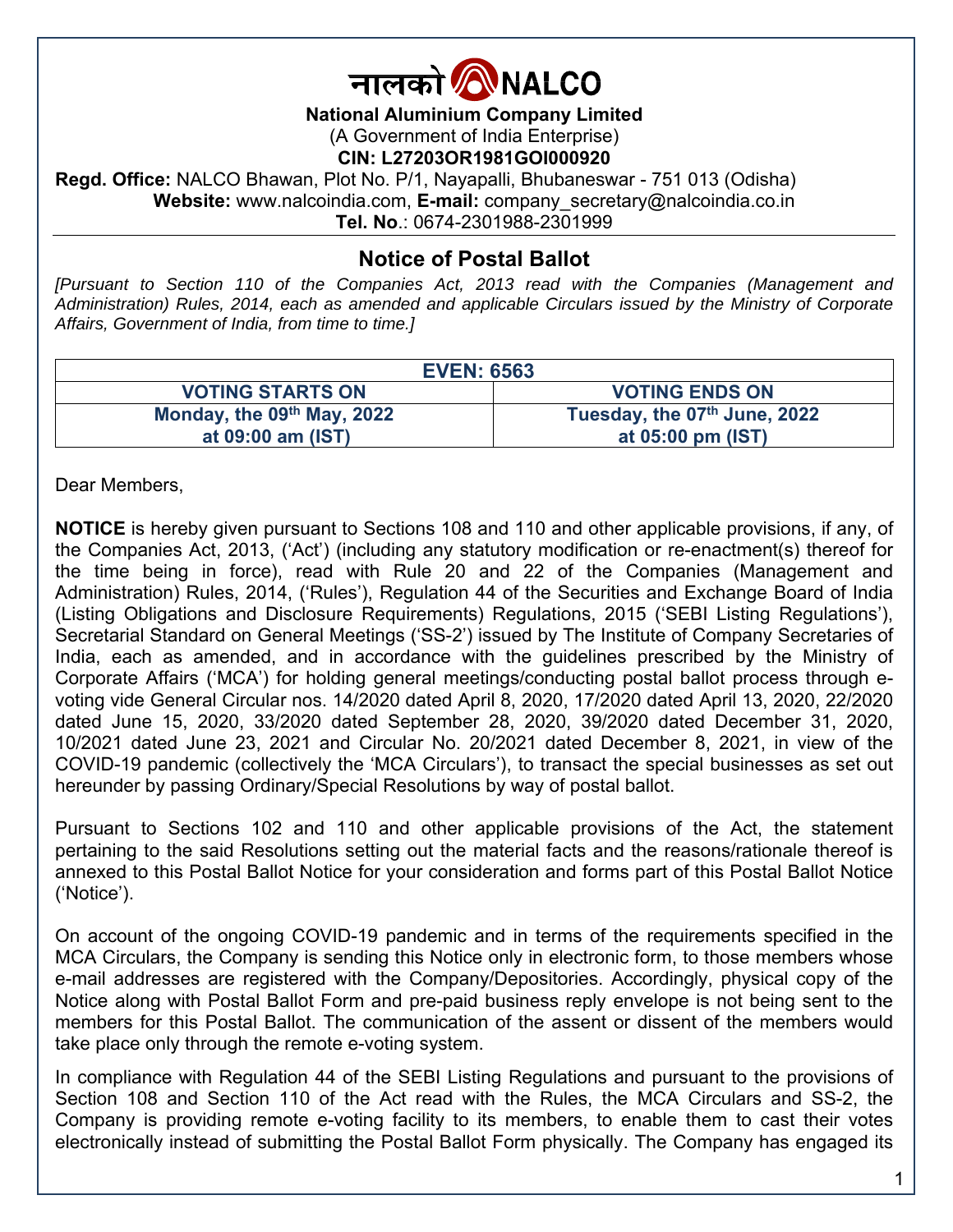Registrar and Transfer Agents ("**RTA**"), M/s. KFin Technologies Limited (Formerly M/s. KFin Technologies Private Limited) ("**KFINTECH"**) for the purpose of providing remote e-voting facility to its members. The instructions for remote e-voting are appended to this Notice. The Notice is also available on the website of the Company www.nalcoindia.com.

Members desiring to exercise their vote through the remote e-voting process are requested to carefully read the instructions indicated in this Notice and record their assent (FOR) or dissent (AGAINST) by following the procedure as stated in the Notes forming part of the Notice for casting of votes by remote e-voting not later than 5.00 p.m. (IST) on Tuesday, the  $07<sup>th</sup>$  June, 2022 The remote e-voting facility will be disabled by M/s. KFINTECH immediately thereafter.

### **SPECIAL BUSINESS:**

#### **Ordinary Resolution:**

**1. Appointment of Shri Sadashiv Samantaray [DIN: 08130130] as Director (Commercial) of the Company:** 

To consider and, if thought fit, to pass the following resolution as an Ordinary Resolution, with or without modification(s):

"**RESOLVED THAT**, in accordance with the provisions of Section 152 and other applicable provisions, if any, of the Companies Act, 2013 ('the Act'), and the Rules made thereunder and Regulation 17(1C) of the SEBI (Listing Obligations and Disclosure Requirements) Regulations, 2015 ('Listing Regulations') (including any statutory modification(s) or re-enactment thereof for the time being in force), Shri Sadashiv Samantaray [DIN: 08130130], who was appointed as an Additional Director of the Company with effect from 22.03.2022 in terms of Order No. 2/2/2020- Met-I dated 22.03.2022 of Ministry of Mines, Government of India pursuant to Section 161 of the Act and Article 63 of the Articles of Association of the Company, be and is hereby appointed as Director (Commercial) of the Company, liable to retire by rotation."

#### **Special Resolution:**

### **2. Appointment of Shri Sanjay Ramanlal Patel [DIN: 09545270] as an Independent Director of the Company:**

To consider and, if thought fit, to pass the following resolution as a Special Resolution, with or without modification(s):

"**RESOLVED THAT**, in accordance with the provisions of Sections 149, 150 and 152 and other applicable provisions, if any, of the Companies Act, 2013 ('the Act'), and the Rules made thereunder, read with Schedule IV of the Act and Regulation 16(1)(b) and Regulation 25 of the SEBI (Listing Obligations and Disclosure Requirements) Regulations, 2015 ('Listing Regulations') (including any statutory modification(s) or re-enactment thereof for the time being in force), Shri Sanjay Ramanlal Patel [DIN:09545270], who was appointed as an Additional Director of the Company with effect from 23.03.2022 in terms of Order No. 2/8/2020-Met-I dated 22.03.2022 of Ministry of Mines, Government of India pursuant to Section 161 of the Act and Article 63 of the Articles of Association of the Company, be and is hereby appointed as an Independent Director of the Company to hold office for a term of 3 (three) years, to be reckoned from the date of order of the Govt. of India i.e. 22.03.2022".

By order of the Board of Directors

**Sd/-**  Place: Bhubaneswar **(N. K. Mohanty)**  Date: 28.04.2022 **GGM & Company Secretary**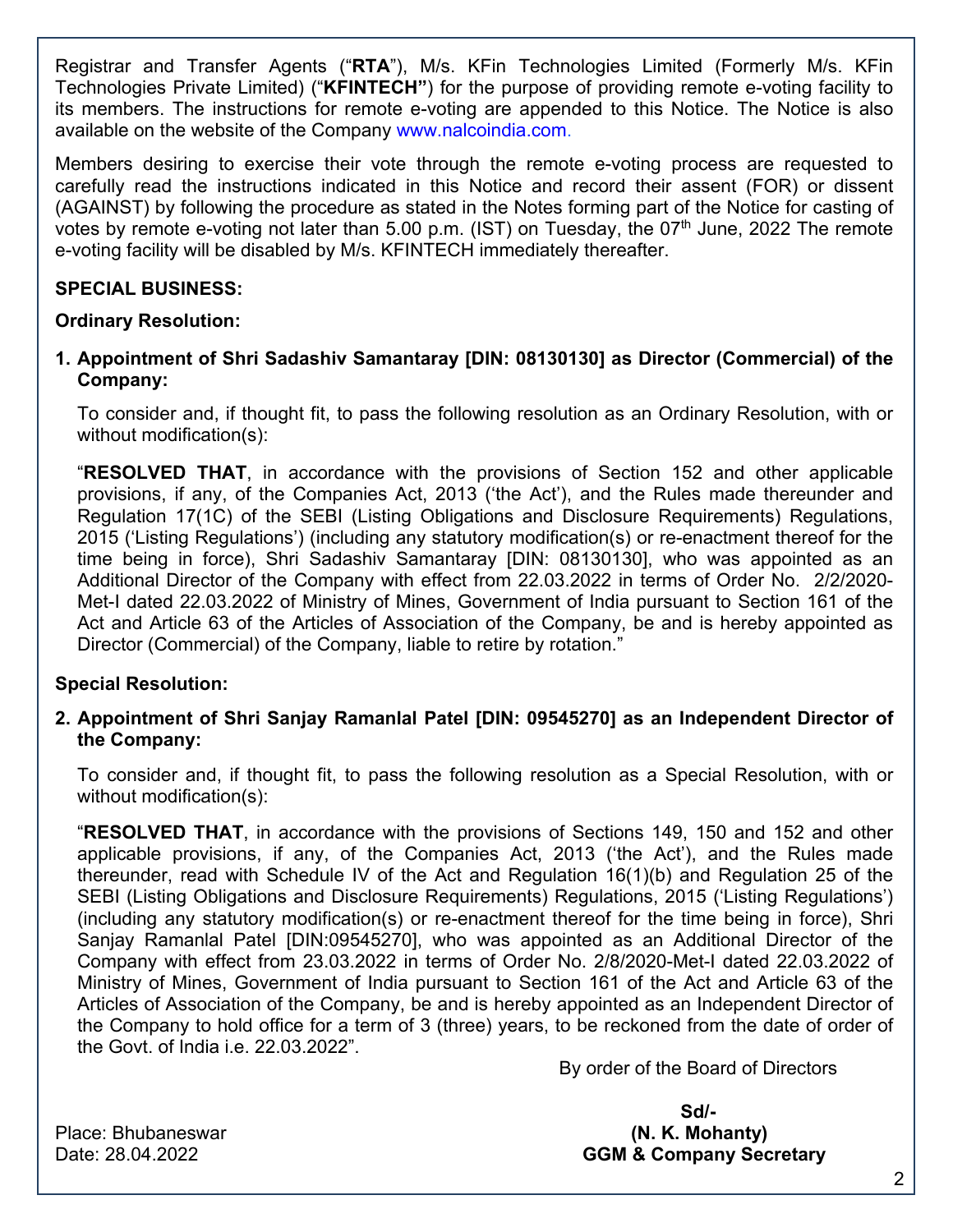#### **NOTES:**

- 1) The relevant Explanatory Statement pursuant to the provisions of Section 102 of the Companies Act, 2013 ('Act') read with Rule 22 of the Companies (Management and Administration) Rules, 2014 ('Rules'), each as amended, setting out the material facts relating to the aforesaid Resolutions and the reasons thereof is annexed hereto and forms part of this Postal Ballot Notice ('Notice').
- 2) On account of COVID-19 pandemic and in terms of the guidelines provided vide the MCA Circulars, the Company is sending this Notice only in electronic form to those members, whose names appear in the Register of Members/List of Beneficial Owners as received from the Depositories/M/s. KFINETCH, the Company's RTA as on **Friday, the 29th April, 2022 ('Cut-off Date')** and whose e-mail addresses are registered with the Company/RTA/Depositories/Depository Participants (in case of electronic shareholding) or who will register their e-mail address in accordance with the process outlined in this Notice. The voting rights of the members shall be in proportion to their share in the paid-up equity share capital of the Company as on the Cut-off Date i.e. Friday, the 29<sup>th</sup> April, 2022.
- 3) Only those members whose names are appearing in the Register of members/List of Beneficial Owners as on the Cut-off Date shall be eligible to cast their votes through Postal Ballot by remote e-voting.

It is however, clarified that all members of the Company as on the Cut-off Date (including those members who may not have received this Notice due to non-registration of their e-mail addresses with the Company/RTA/Depositories) shall be entitled to vote in relation to the aforementioned Resolutions in accordance with the process specified in this Notice.

- 4) In compliance with the provisions of Sections 108 and 110 of the Act read with Rules 20 and 22 of the Rules, Regulation 44 of the SEBI Listing Regulations, SS-2 and the MCA Circulars, the Company is pleased to provide remote e-voting facility to its members, to enable them to cast their votes electronically. The detailed procedure with respect to remote e-voting is mentioned in note no. 14 of this Notice.
- 5) The remote e-voting shall commence on **Monday, the 09th May, 2022 at 09:00 am (IST) and end on Tuesday, the 07<sup>th</sup> June, 2022 at 05:00 pm (IST)**. During this period, Members of the Company holding shares in physical or electronic form as on the Cut-off Date may cast their vote electronically. The remote e-voting module shall be disabled by M/s. KFINTECH for voting thereafter.
- 6) The Board of Directors of the Company has appointed Ms. Savita Jyoti (M. No.: F3738, C.P. No.: 1796) of M/s. Savita Jyoti Associates, Practicing Company Secretaries, Hyderabad, to act as the Scrutinizer for conducting the Postal Ballot process in a fair and transparent manner.
- 7) The Scrutinizer will submit her report to the Chairman, or any other person authorised by Chairman, after scrutiny of the votes cast, on the result of the Postal Ballot on or before **Thursday, the 09th June, 2022.** The Scrutinizer's decision on the validity of votes cast will be final.
- 8) The Results declared along with the Scrutinizer's Report shall be placed on the Company's website www.nalcoindia.com and on the website of M/s. KFINTECH https://evoting.kfintech.com immediately after the result is declared by the Chairman or any other person authorized by him, and the same shall be communicated to the Stock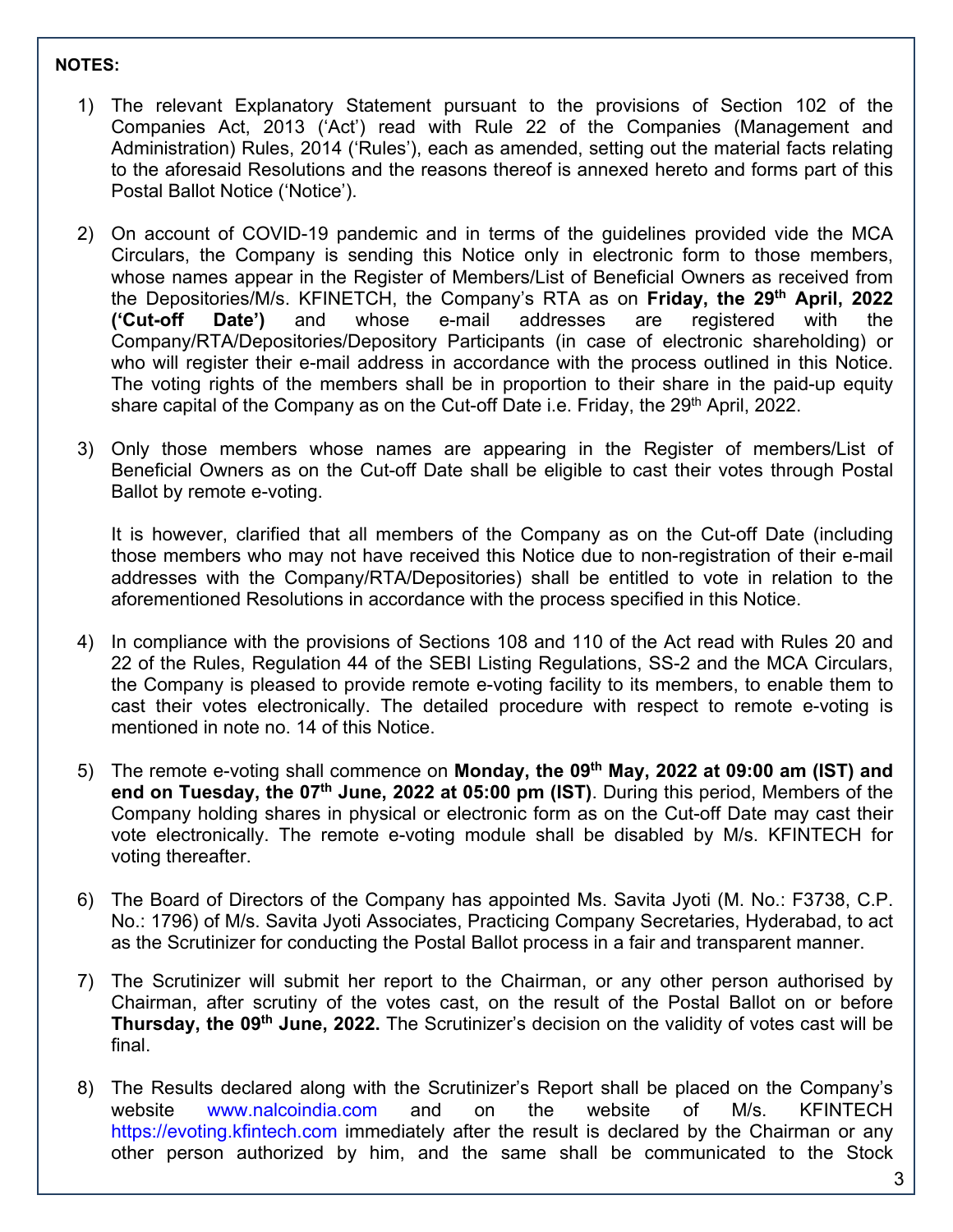Exchanges, where the equity shares of the Company are listed. The results shall also be displayed on the notice board at the Registered Office of the Company.

- 9) The Resolutions, if passed by the requisite majority through Postal Ballot, will be deemed to have been passed on the last date specified for remote e-voting i.e. **Tuesday, the 07th June, 2022.**
- 10) Members may download the Notice from the Company's website at https://nalcoindia.com/investor-services/notices/general-meeting/ or from M/s. KFINTECH's website at https://evoting.kfintech.com. A copy of the Notice is also available on the website of BSE at www.bseindia.com and NSE at www.nseindia.com.
- 11) The vote in this Postal Ballot cannot be exercised through proxy.
- 12) Members desirous of inspecting the documents referred to in the Notice or Statement may send their requests to company secretary@nalcoindia.co.in from their registered e-mail addresses mentioning their names, folio numbers/DP ID and Client ID, between the period i.e. Monday, the 09<sup>th</sup> May, 2022 to Tuesday, the 07<sup>th</sup> June, 2022.
- 13) **Process for one-time registration of e-mail address with RTA for receiving the Notice and casting votes electronically:**

Members who have not registered their e-mail addresses with the Company or with the Depositories and wish to receive the Postal Ballot Notice and/or cast their votes through remote e-voting, may click on https://ris.kfintech.com/clientservices/postalballot/ and submit the required details after selecting the name of the Company **"National Aluminium Company Limited"** from the dropdown box.

- 14) **Process to cast votes through remote e-voting:** 
	- **A) Login method for remote e-Voting for Individual shareholders holding securities in demat mode:**

| <b>Type of shareholders</b>         | <b>Login Method</b>                                                                                                                                                                                                                                                              |
|-------------------------------------|----------------------------------------------------------------------------------------------------------------------------------------------------------------------------------------------------------------------------------------------------------------------------------|
| Individual Shareholders             | A) Users registered for NSDL IDeAS facility:                                                                                                                                                                                                                                     |
| holding securities<br><sub>In</sub> |                                                                                                                                                                                                                                                                                  |
| demat mode with NSDL.               | 1) Open web browser by typing the following URL:<br>https://eservices.nsdl.com either on a Personal Computer<br>or on a mobile. Once the home page of e-Services is<br>launched, click on the "Beneficial Owner" icon under<br>"Login" which is available under "IDeAS" section. |
|                                     | 2) A new screen will open. Enter your User ID and Password.<br>After successful authentication, you will be able to see e-<br>voting services. Click on "Access to e-voting" under e-<br>voting services and you will be able to see e-voting page.                              |
|                                     | 3) Click on options available against Company name or e-<br>voting service provider and you will be re-directed to e-<br>voting website for casting your vote during the remote e-<br>voting period.                                                                             |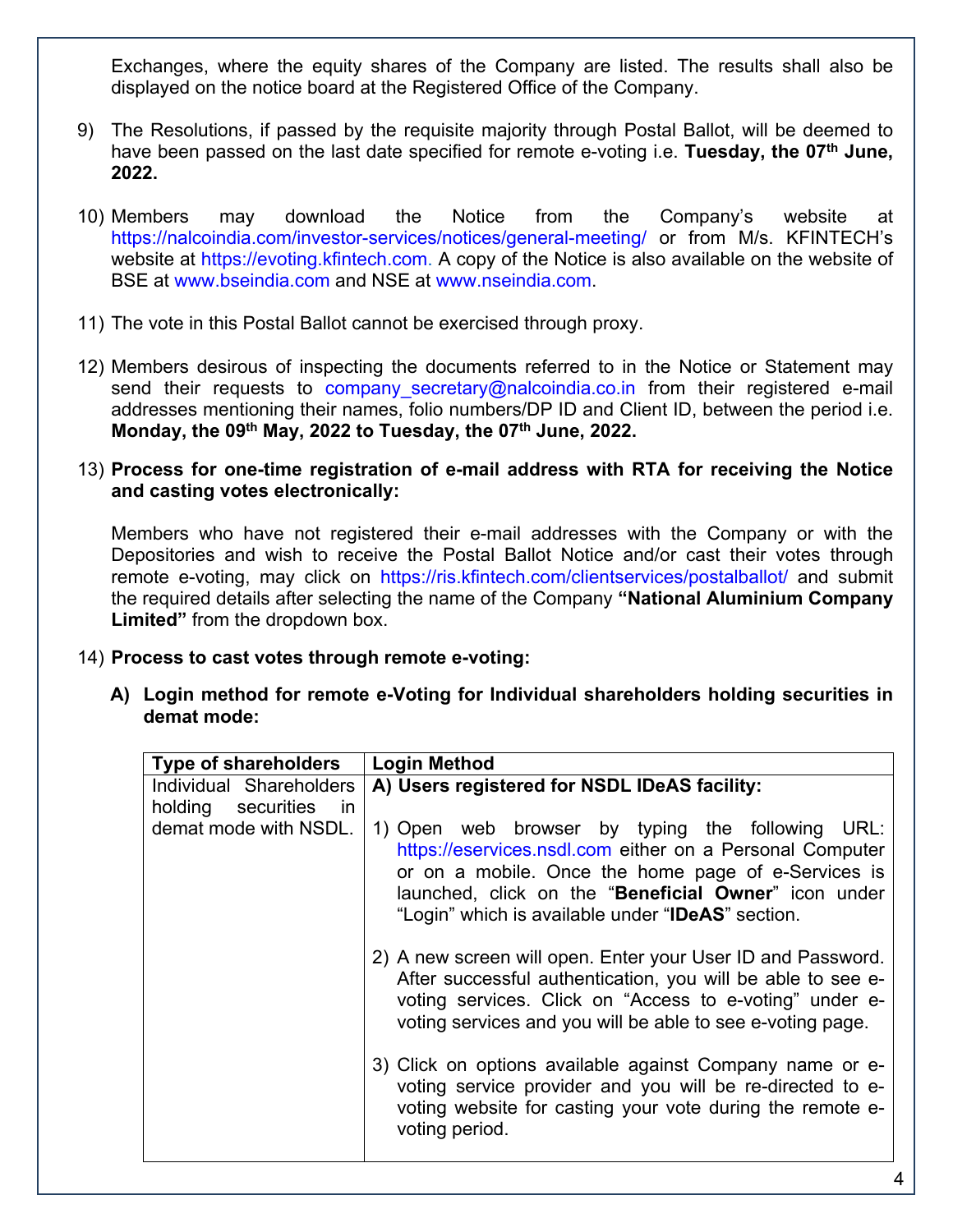|                                                            | B) Users not registered for IDeAS e-Services:                                                                                                                                                                                                                                                                                                                 |
|------------------------------------------------------------|---------------------------------------------------------------------------------------------------------------------------------------------------------------------------------------------------------------------------------------------------------------------------------------------------------------------------------------------------------------|
|                                                            | available<br>1) Option to register<br>is<br>at:<br>https://eservices.nsdl.com.                                                                                                                                                                                                                                                                                |
|                                                            | 2) Select "Register Online for IDeAS" Portal or click at:<br>https://eservices.nsdl.com/SecureWeb/IdeasDirectReg.jsp.<br>C) Visit the e-voting website of NSDL:                                                                                                                                                                                               |
|                                                            | 1) After successfully registering on IDeAS, visit the e-voting<br>website of NSDL. Open web browser by typing the<br>following URL: https://www.evoting.nsdl.com/ either on a<br>Personal Computer or on a mobile. Once the home page<br>of e-voting system is launched, click on the icon "Login"<br>which is available under 'Shareholder/ Member' section. |
|                                                            | 2) A new screen will open. Enter your User ID (i. e. your<br>sixteen digit demat account number held with NSDL),<br>Password/OTP and a Verification Code as shown on the<br>screen. After successful authentication, you will be<br>redirected to NSDL Depository site wherein you can see e-<br>voting page.                                                 |
|                                                            | 3) Click on options available against Company name or e-<br>voting service provider and you will be redirected to e-<br>voting service provider website for casting your vote during<br>the remote e-Voting period.                                                                                                                                           |
| <b>Individual Shareholders</b>                             | A) Users who have opted for Easi/Easiest:                                                                                                                                                                                                                                                                                                                     |
| holding<br>securities<br><i>in</i><br>demat mode with CDSL | 1) Shareholders can login through their user ID and<br>password. Option will be made available to reach e-voting<br>page without any further authentication. The URL for users<br>login<br>to<br>Easi/<br>Easiest<br>to<br>are<br>https://web.cdslindia.com/myeasi/home/login<br>or<br>www.cdslindia.com and click on New System Myeasi.                      |
|                                                            | 2) After successful login of Easi/Easiest the user will be also<br>able to see the e-voting Menu. The Menu will have links of<br>e-voting service provider i.e. NSDL. Click on NSDL to cast<br>your vote.                                                                                                                                                     |
|                                                            | B) Users who have not opted for Easi/Easiest:                                                                                                                                                                                                                                                                                                                 |
|                                                            | Option to register for Easi/Easiest is available at<br>https://web.cdslindia.com/myeasi/Registration/EasiRegistr<br>ation                                                                                                                                                                                                                                     |
|                                                            | C) Visit the e-voting website of CDSL:                                                                                                                                                                                                                                                                                                                        |
|                                                            | 1) Alternatively, the user can directly access e-voting page by<br>providing demat Account Number and PAN from a link in<br>www.cdslindia.com<br>home<br>The<br>page.<br>system<br>will<br>authenticate the user by sending<br><b>OTP</b><br>on registered                                                                                                    |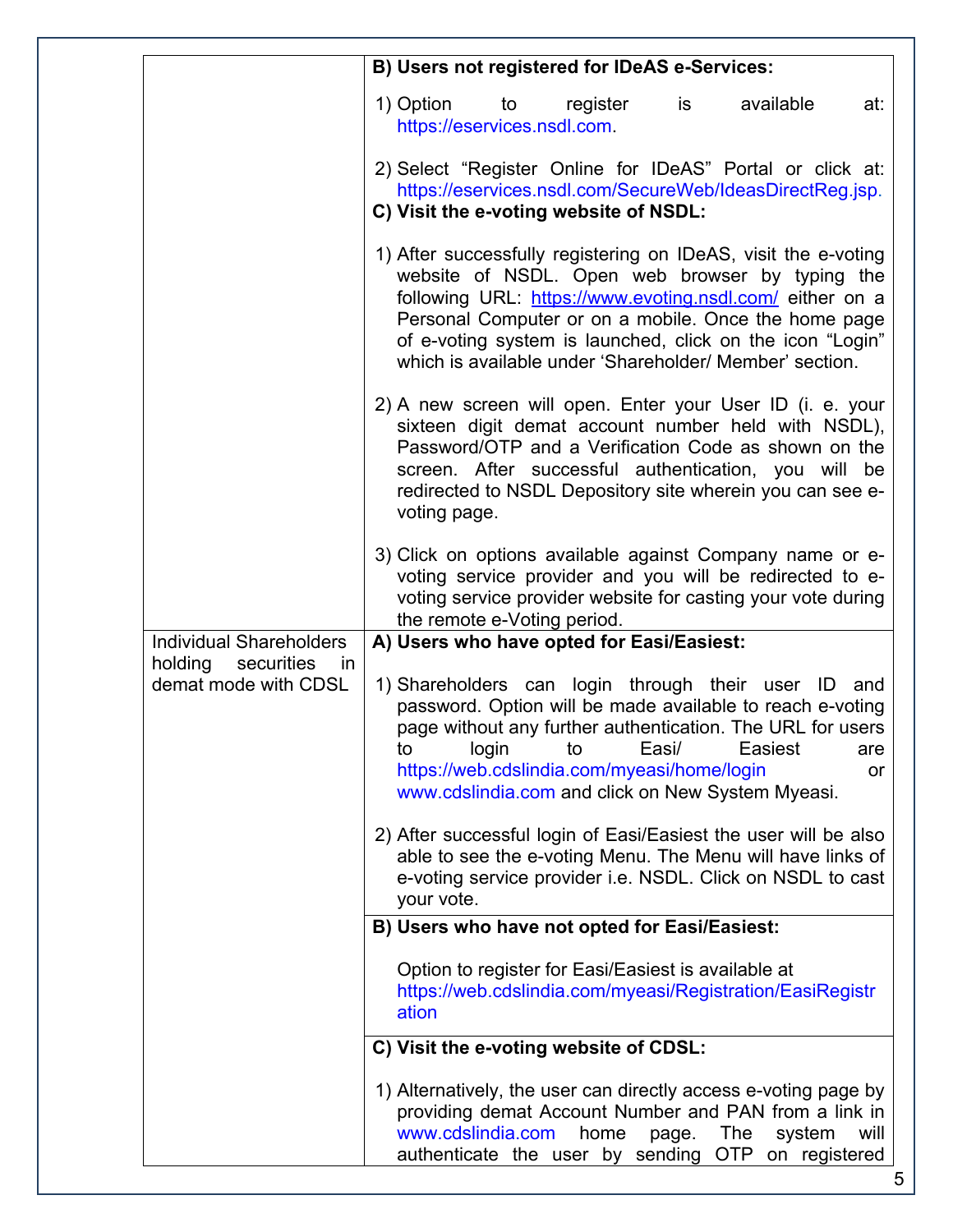|                                                                                                       | Mobile and e-mail as recorded in the demat Account.<br>2) After successful authentication, user will be provided links<br>for the respective ESP where the e-voting is in progress.                                        |
|-------------------------------------------------------------------------------------------------------|----------------------------------------------------------------------------------------------------------------------------------------------------------------------------------------------------------------------------|
| Individual Shareholders<br>(holding securities in<br>demat mode)<br>login<br>through their depository | 1) You can also login using the login credentials of your<br>demat account through your Depository Participant<br>registered with NSDL/CDSL for e-voting facility.                                                         |
| participants                                                                                          | 2) Upon logging in, you will be able to see e-voting option.<br>Click on e-voting option, you will be redirected to<br>NSDL/CDSL Depository site after successful<br>authentication, wherein you can see e-voting feature. |
|                                                                                                       | 3) Click on company name or e-voting service provider i.e.<br>NSDL and you will be redirected to e-voting website of<br>NSDL for casting your vote during the remote e-voting<br>period.                                   |

**Important Note:** Members who are unable to retrieve User ID/Password are advised to use 'Forget User ID' and 'Forget Password' option available at abovementioned website.

**Helpdesk for Individual Shareholders holding securities in demat mode for any technical issues related to login through Depository i.e. NSDL and CDSL:** 

| <b>NSDL</b>                      | <b>CSDL</b>                                   |
|----------------------------------|-----------------------------------------------|
| <b>Email:</b> evoting@nsdl.co.in | <b>Email</b> : helpdesk.evoting@cdslindia.com |
| Toll free no. 1800 1020 990 /    | Phone no: 022 - 23058738 /                    |
| 1800 22 44 30                    | 022-23058542-43                               |

#### **B) Login Method for e-Voting other than Individual shareholders holding securities in demat mode and shareholders holding securities in physical mode:**

In case a Shareholder receives an e-mail from the Company / M/s. KFINTECH [for Members whose e-mail address is registered with the Company / Depository Participant(s)]:

- (a) Launch internet browser and type the URL: https://evoting.kfintech.com.
- (b) Enter the login credentials i.e. User ID and password mentioned in your email. Your Folio No./DP ID Client ID will be your User ID. However, if you are already registered with M/s. KFINTECH for e-voting, you can use your existing User ID and password for casting your votes.
- (c) After entering the details appropriately, click on LOGIN.
- (d) You will reach the password change menu wherein you are required to mandatorily change your password. The new password shall comprise minimum 8 characters with at least one upper case (A-Z), one lower case (a-z), one numeric value (0-9) and a special character  $(Q, #, \$, etc.)$ . It is strongly recommended not to share your password with any other person and take utmost care to keep your password confidential.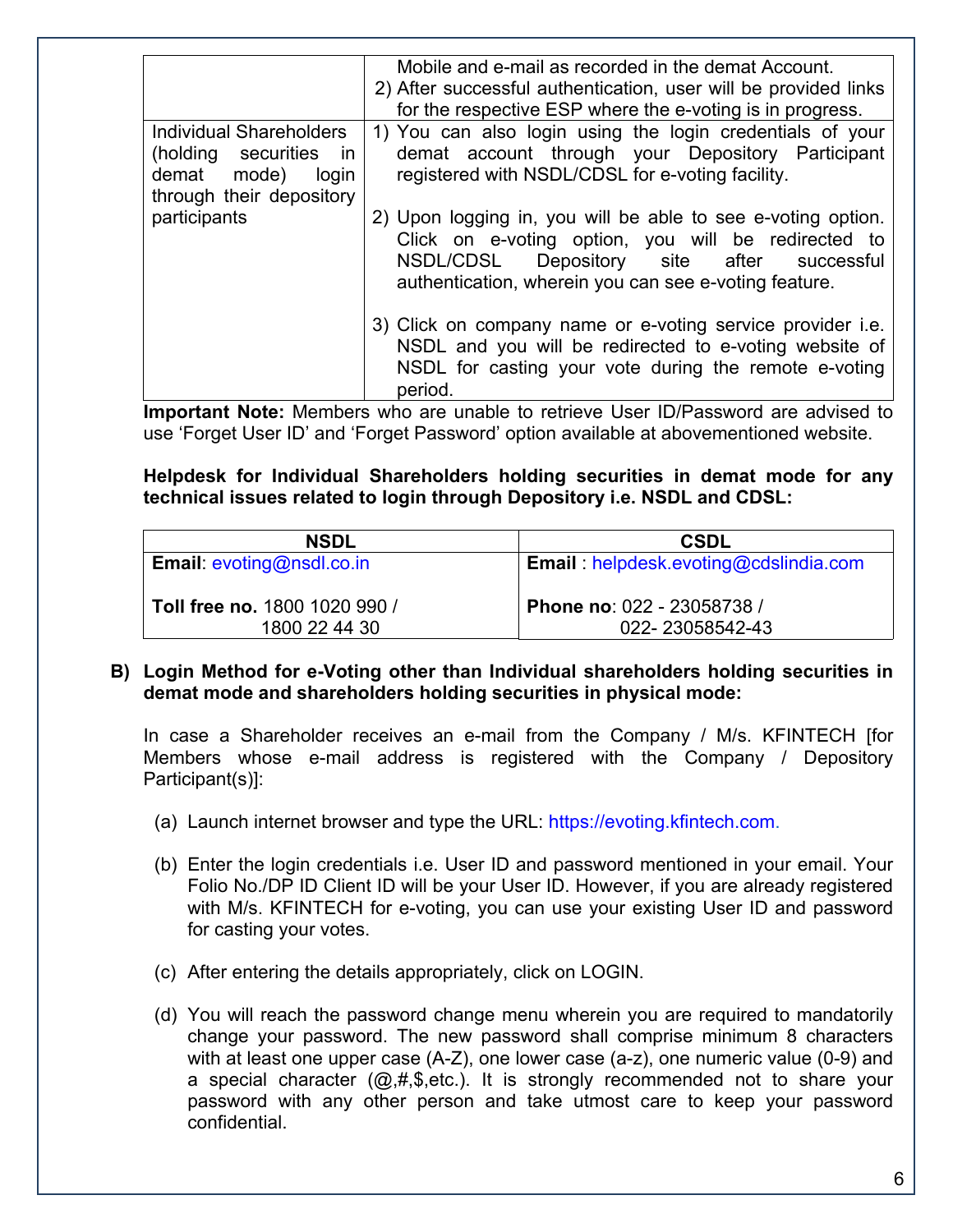- (e) You need to login again with the new credentials.
- (f) On successful login, the system will prompt you to select the EVENT.
- (g) On the voting page, the number of shares (which represents the number of votes) held by you as on the cut-off date will appear. If you desire to cast all the votes assenting/dissenting to the resolution, enter all shares and click 'FOR'/'AGAINST' as the case may be or partially in 'FOR' and partially in 'AGAINST', but the total number in 'FOR' and/or 'AGAINST' taken together should not exceed your total shareholding as on the Cut-off date. You may also choose the option 'ABSTAIN' and the shares held will not be counted under either head.
- (h) Members holding multiple folios/demat accounts shall choose the voting process separately for each folio/demat account.
- (i) Cast your votes by selecting an appropriate option and click on 'SUBMIT'. A confirmation box will be displayed. Click 'OK' to confirm, else 'CANCEL' to modify. Once you confirm, you will not be allowed to modify your vote subsequently. During the voting period, you can login multiple times till you have confirmed that you have voted on the resolution.
- (j) Corporate/institutional members (i.e. other than individuals, HUF, NRI, etc.) are required to send scanned image (PDF/JPG format) of certified true copy of relevant board resolution/authority letter etc. together with attested specimen signature of the duly authorised signatory (ies) who is/are authorised to vote, to the Scrutinizer through e-mail at savitajyotiassociates05@gmail.com and may also upload the same in the e-voting module in their login. The scanned image of the above documents should be in the naming format 'CLIENT EVENT No.'
- 15) In case of any queries/grievances, you may refer the Frequently Asked Questions (FAQs) for Members for e-voting manual available at https://evoting.kfintech.com or call M/s. KFINTECH on 1800 309 4001 (Toll free).

CS 80CS 80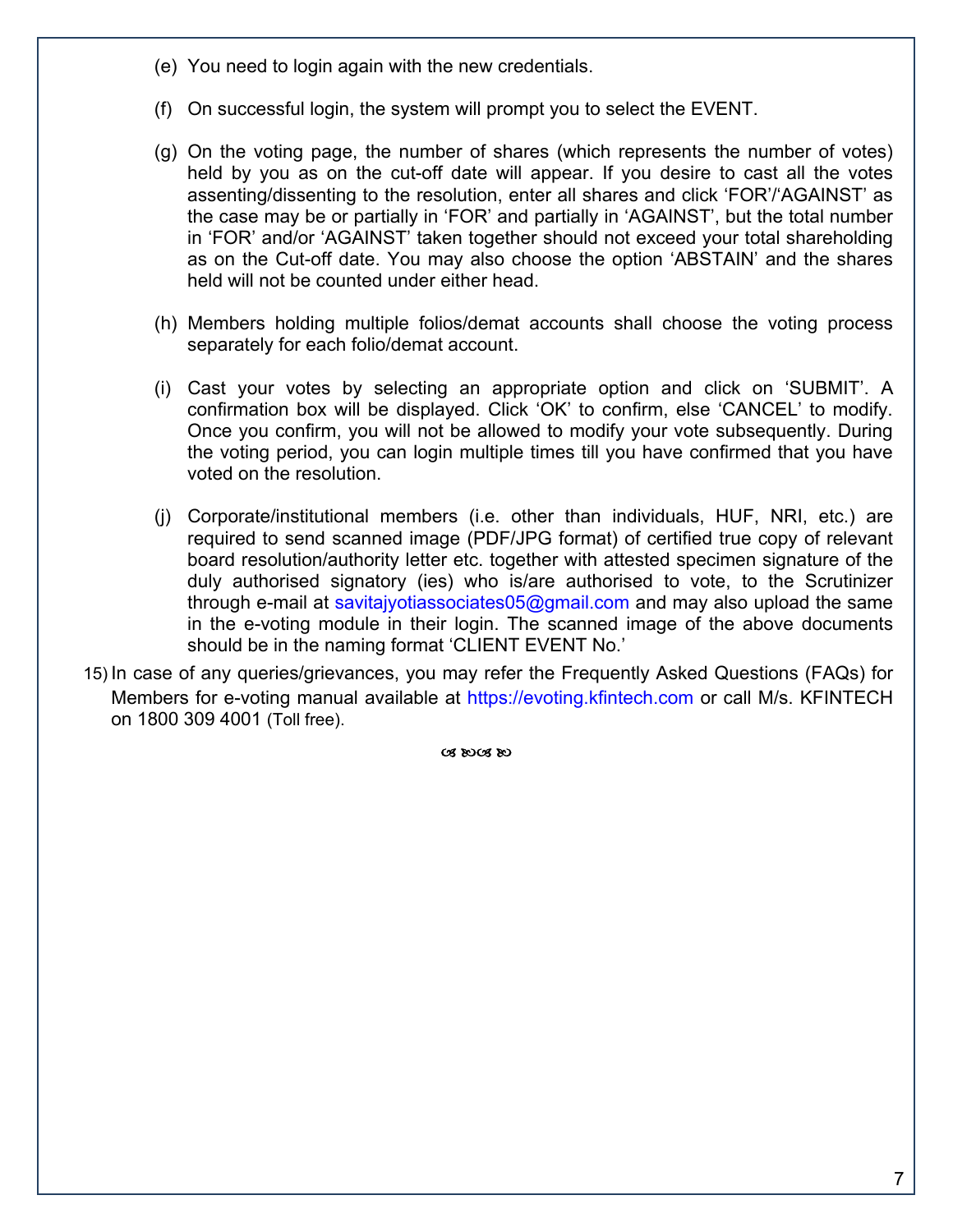## **ANNEXURE TO NOTICE**

### **Explanatory Statement pursuant to Section 102 (1) of the Companies Act, 2013**

**Item No. 1:** 

Pursuant to the provisions of Section 161(1) of the Companies Act, 2013 and Article 63 of the Articles of Association of the Company, the Board of Directors of the Company appointed Shri Sadashiv Samantaray, Director (Commercial) of the Company as an Additional Director with effect from 22.03.2022 (AN).

Pursuant to Regulation 17(1C) of the Listing Regulations, approval of shareholders for appointment of Shri Sadashiv Samantaray as Director (Commercial) is required to be taken at the next general meeting or within a time period of three months from the date of appointment, whichever is earlier, by means of an Ordinary Resolution.

The Company has received a notice in writing from a member alongwith the deposit of requisite amount under the provisions of Section 160 of the Companies Act, 2013, proposing the candidature of Shri Samantaray for the office of Director of the Company.

The Board of Directors has proposed Shri Samantaray as Director (Commercial) of the Company, liable to retire by rotation.

Shri Samantaray is not disqualified from being appointed as a Director in terms of Section 164 of the Act and has given his consent to act as a Director.

Born in the year 1965, Shri Samantaray had been a position holder all throughout his education in schools and colleges. After completing his B.Tech (Mechanical) with University Merit certificates in all four years of graduation from GB Pant University of Agriculture & Technology, Panatnagar, now in Uttarakhand, he joined the Company as Graduate Engineer Trainee in the year 1985 (2<sup>nd</sup> batch of GETs). He has done his MBA from Utkal University with specialization in Marketing Finance. He has also completed PG Diploma in Business administration and PD Diploma in Marketing Management.

Through his sincerity, hard work, dedication and competence on strategic management, he rose to the level of Executive Director (Commercial) before being selected as Director (Commercial).

Shri Samantaray has more than 36 years of rich experience in Plants and commercial areas. He was involved in erection, commissioning, operations and production planning in CPP and Smelter. Due to his strategies and planning, NALCO could achieve highest levels of production and productivity. He was involved in many critical decisions and landmark achievements at Plants like restoration of burnt single line coal cable belt at CPP in record time to save the Company from catastrophe, scientific spares planning, design and implementation of MIS system, strategy for enhancing critical equipment availability at smelter to increase productivity, Optimization of logistics system etc.

Shri Samantaray has strong multi-disciplinary commercial experience in Marketing (export & domestic market involving all products), supply chain management (procurement, stores, inventory control) and logistics. During his long career, he had introduced many landmark initiatives in the Company such as maiden MOU system with customer, LME linked pricing mechanism, LME registration of metal, e-tendering for export, formulation of commercial manuals and guidelines to bring transparency, augmentation of logistics system for efficient supply chain and cost savings, opening of master stock yard at strategic locations, launch of mobile APPs for customers (NAGINNA) and vendors (NAMASYA), customer and supplier satisfaction index etc. He was deeply involved in development and launching of several value added products including launching of more than 12 new niche products. Under his leadership the commercial functioning of Nalco was developed to be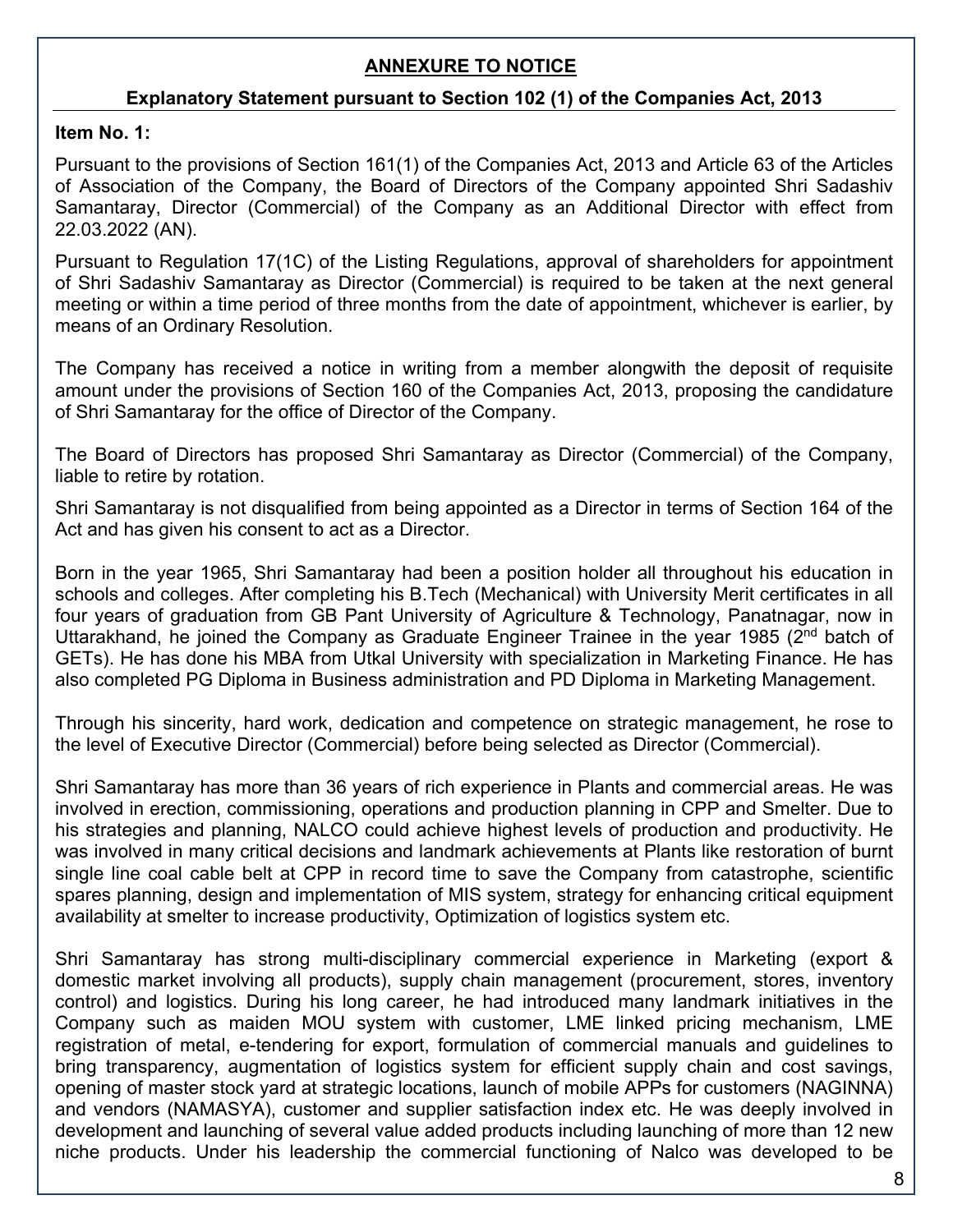dynamically competent to sense and seize the market opportunities which had resulted in record breaking performances during 2016-17 to 2018-19. Out of box strategies taken by him assured supplies of all the major raw materials during the Covid-19 Lockdown to sustain the plant operations with zero loss of production while achieving huge savings in procurement cost which helped Company's profitability in 2019-20 and 2020-21when the LME prices had nosedived.

Shri Samantaray is a National Council member of Indian Institute of Materials Management, Fellow in Institute of Engineers with Chartered Engineers certificate, member of Indian Institute of Industrial Engineering.

Shri Samantaray may be deemed to be concerned or interested, financially or otherwise, to the extent of his shareholding, if any, in respect of his appointment as a Director. Save and except the above, none of the other Directors / Key Managerial Personnel of the Company/their relatives are, in any way, concerned or interested, financially or otherwise, in the resolution set out at Item no. 1 of the Notice.

Shri Samantaray holds 6176 shares in the Company.

The Board considers that, association of Shri Samantaray as Director (Commercial) would be of immense benefit to the Company.

The Board recommends the Ordinary Resolution set out at Item no. 1 of the Notice for approval by the shareholders.

### **Item No. 2:**

Pursuant to the provisions of Section 161(1) of the Companies Act, 2013 and Article 63 of the Articles of Association of the Company, the Board of Directors of the Company appointed Shri Sanjay Ramanlal Patel as an Additional Director with effect from 23.03.2022. However, the tenure of Shri Sanjay Ramanlal Patel of three years shall be reckoned from the date of Order of Govt. of India i.e. 22.03.2022.

Pursuant to Regulations 17(1C) and 25 (2A) of the Listing Regulations, approval of shareholders for appointment of Shri Sanjay Ramanlal Patel as an Independent Director of the Company is required to be taken at the next general meeting or within a time period of three months from the date of appointment, whichever is earlier, by means of a Special Resolution.

In terms of Regulation 25(8) of Listing Regulations, Shri Patel has confirmed that, he is not aware of any circumstances or situation, which exists or may be reasonably anticipated, that could impair his ability to discharge his duties with an objective independent judgement and without any external influence.

The name of Shri Patel has been registered with the Indian Institute of Corporate Affairs as per Rule 6 of the Companies (Appointment and Qualifications of Directors) Rules, 2014 and in the opinion of the Board, he fulfils the conditions as specified in the Companies Act, 2013 and the Rules framed thereunder and the Listing Regulations for appointment as an Independent Director and that, he is independent of the Management.

The Board of Directors has proposed Shri Patel's appointment as an Independent Director of the Company.

In the opinion of the Board, Shri Patel fulfills the conditions as set out in Section 149(6) and Schedule-IV of the Companies Act, 2013 and Listing Regulations for being appointed as an Independent Director.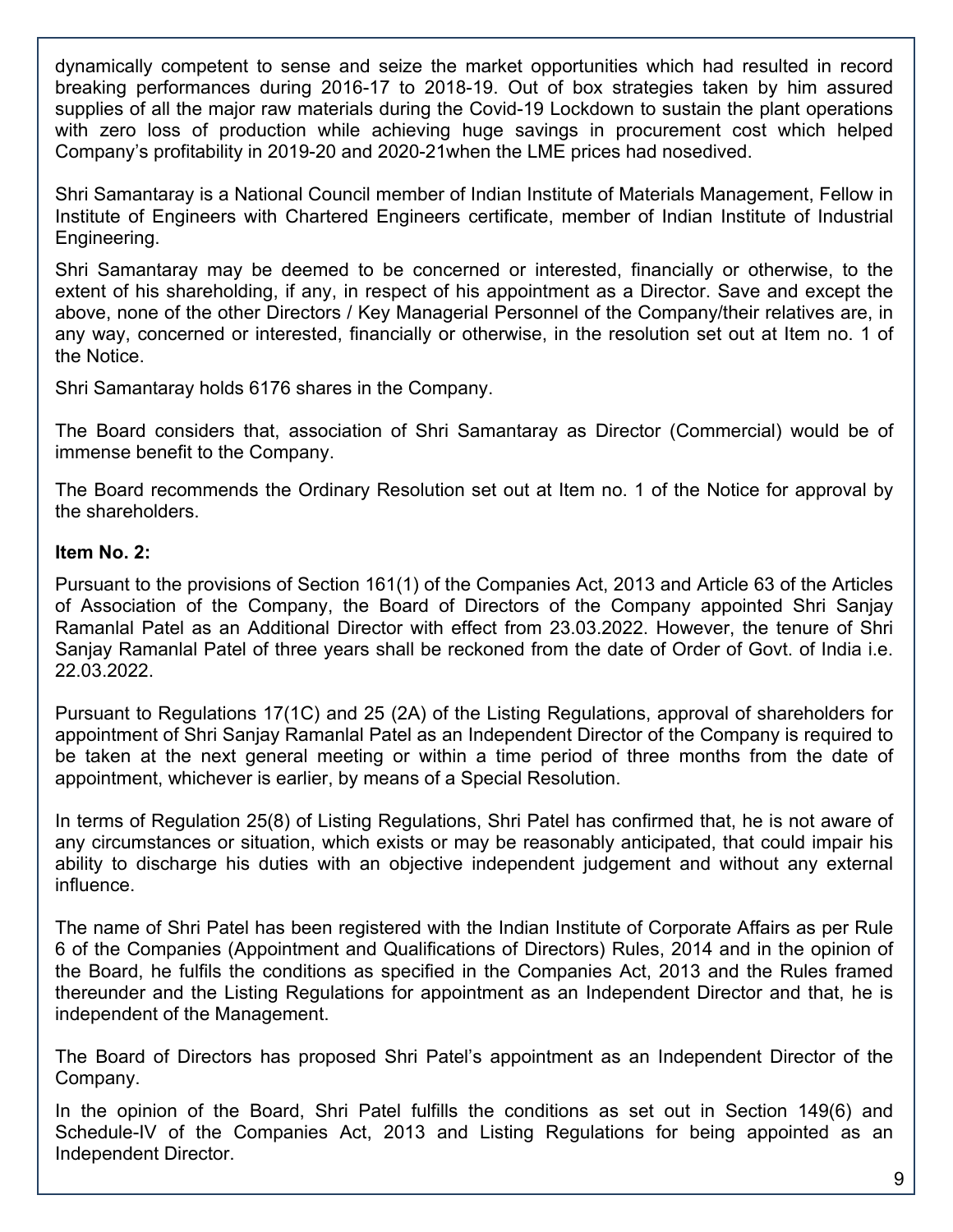Shri Patel is not disqualified from being appointed as an Independent Director in terms of Section 164 of the Act and has given his consent to act as an Independent Director.

Born on 18.05.1970, Shri Patel is a graduate in Science (Chemistry) from Gujarat University. He is presently holding the position of Chairman of Agricultural Produce Market Committee (APMC), Khambhat since 2018. He is also the President of Ralej Kedavni Mandal Ralej and Syndicate member of Sardar Patel University, V. V Nagar since 2018.

Shri Patel may be deemed to be concerned or interested, financially or otherwise, to the extent of his shareholding, if any, in respect of his appointment as an Independent Director. Save and except the above, none of the other Directors / Key Managerial Personnel of the Company/their relatives are, in any way, concerned or interested, financially or otherwise, in the resolution set out at Item no. 2 of the Notice.

Shri Patel does not hold any share in the Company.

The Board considers that, association of Shri Patel as an Independent Director would be of immense benefit to the Company.

The Board recommends the Special Resolution set out at Item no. 2 of the Notice for approval by the shareholders.

By order of the Board of Directors

 Sd/- Place: Bhubaneswar **(N. K. Mohanty) (N. K. Mohanty)** Date: 28.04.2022 **GGM & Company Secretary**